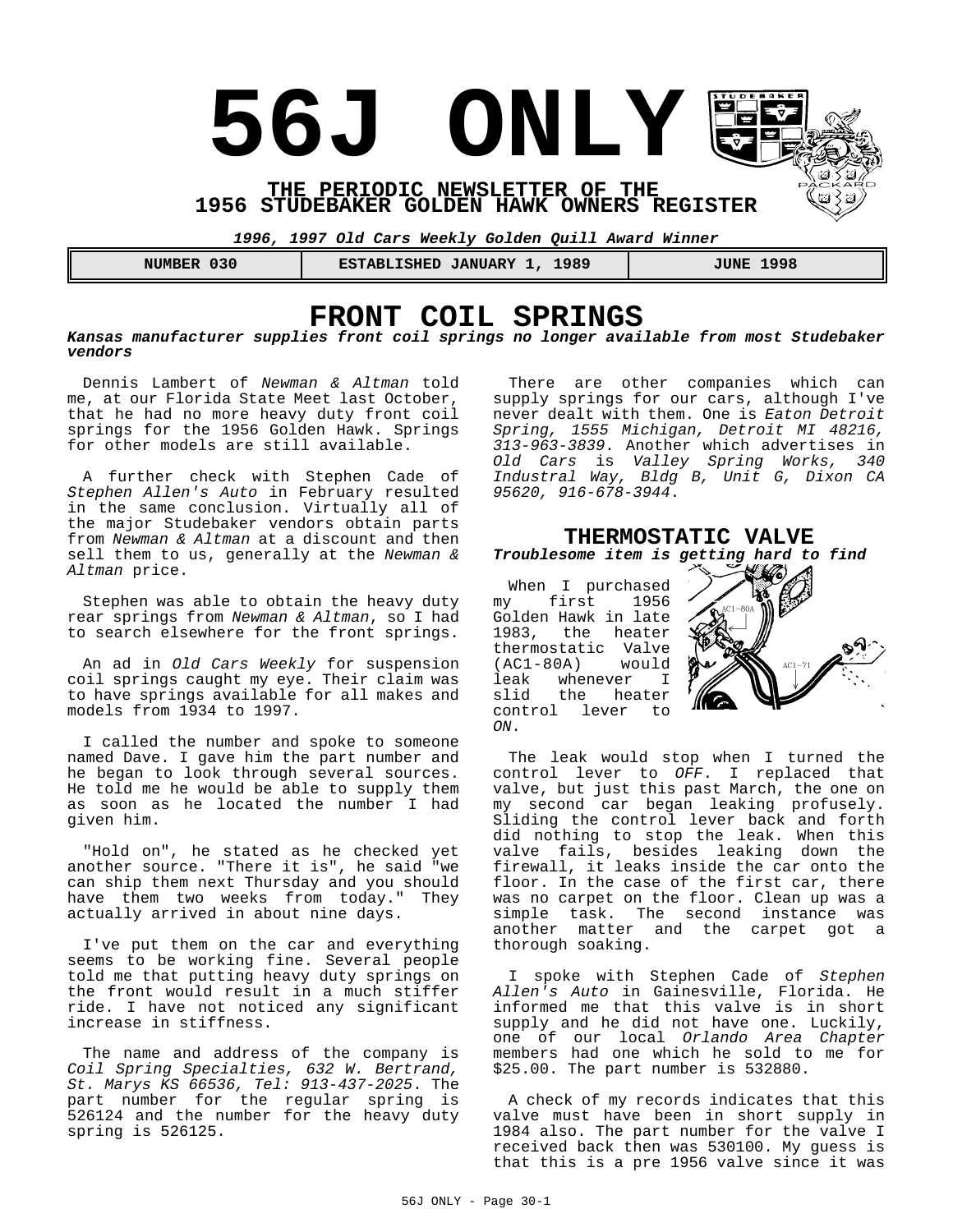not in my body parts catalog. I had to drill new mounting holes in the flange on each side.

When you replace this valve, you may want to replace the hoses also. One of the hoses goes from the back of the engine to the valve. This hose, at least on my car, made a 90° bend as it attached to the the valve fitting.

Identified as AC1-71, part number 526382x18, this same part number describes the hose from the front of the engine at the water pump manifold. The parts manual<br>description reads. HOSE, engine to description reads, *HOSE*, *defroster tee 5/8" I.D. x 24"*. This is actually the hose at the front of the engine. I couldn't find a description for the rear hose from the engine to the thermostatic valve.

I don't know if my hose with the 90° bend was original, however, it looked like it had been on the car forever. It also made a good looking, very neat, connection between the two points. If you replace this hose on your car, you might want to consider using a replacement with the 90° bend.

Use *Gates* hose number 28468, which is 4" on one leg and 18" on the other. You will have to cut both ends to the correct lengths, about 3" and 14". *Gates* hose number 28469 or *Dayco* hose number 80403 will also work. The only difference is that the short side is 8".

#### **TRANSMISSION TIP**

*Submitted by RICHARD QUINN MOKENA, ILLINOIS*

**SERVICE CORRECTION FOR OIL LOSS THROUGH BREATHER - ULTRAMATIC TRANSMISSION, 56J MODELS**

October 19, 1956 UA-12 1956 THIS CANCELS AND SUPERSEDES HANDBOOK SHEET UA-12 dated March 9, 1956.

In a few instances, there has been some oil loss<br>through the transmission through the breather in a 56-J Ultramatic transmission. This complaint



condition usually occurs when accelerating to high speeds in Low Range Converter, or after downshifting from Direct Drive to Low Range Converter at high speeds.

In all cases, first check the transmission oil level. Be sure that the oil level is not too high. If loss of oil through the breather persists after the oil level is correct, it may be necessary to relocate the breather. Relocating the breather can be accomplished in the following manner:

1. Remove the transmission rear extension housing assembly, and remove the tailshaft from the housing.

- 2. Locate a point on top of the extension housing 1-1/2" left of the upper right bolt hole in the housing, and 5/16" rearward from the machined face of the housing.
- 3. From this point, drill a 21/64" hole down through the upper part of the housing. Be careful not to drill into, or damage, the pressed-in aluminum spider. Tap out the hole with a 1/8" pipe tap. Clean the housing thoroughly.
- 4. Remove the vertical portion of the<br>present transmission breather, and present transmission breather, install it into the tapped hole in the rear extension housing.
- 5. Remove remainder of the old breather from the transmission case, and install a 1/8" pipe plug in the opening.
- 6. Assemble and reinstall the rear extension housing assembly.

#### W. F. GEHLE

### **LUG NUTS AND WHEEL STUDS**



(The following tip was obtained from Wheels and Deals, newlsetter of the Orange Empire Chapter, Doug Hughes - Editor)

You can replace the lug nuts with the following Dorman part numbers. They are available at most auto parts stores.

Before 1958 Studebaker used left hand thread on the left side of the car and right hand thread on the right side of the car. Right hand thread nut - 611-027 1/2" X 20 Left hand thread nut -  $611-026$   $1/2$ " X 20

1940 to 1958 Wheel studs use the following: Right hand thread 610-092 1/2" X 1 5/16" Left hand thread 610-093 1/2" X 1 5/16"

1959 and later Studebakers used the following studs in all positions.

610-032 1/2" X 20 X 1 3/8"

Consider installing right hand thread studs and nuts in all positions. It will eliminate confusion when the 16 year old tire



expert hits the stud with his air wrench set for right hand operation and breaks off the stud.

(Thanks to Starlight S'coupe, newsletter of the San Diego Chapter, for this item.)

**GOLDEN QUILL, TWO**

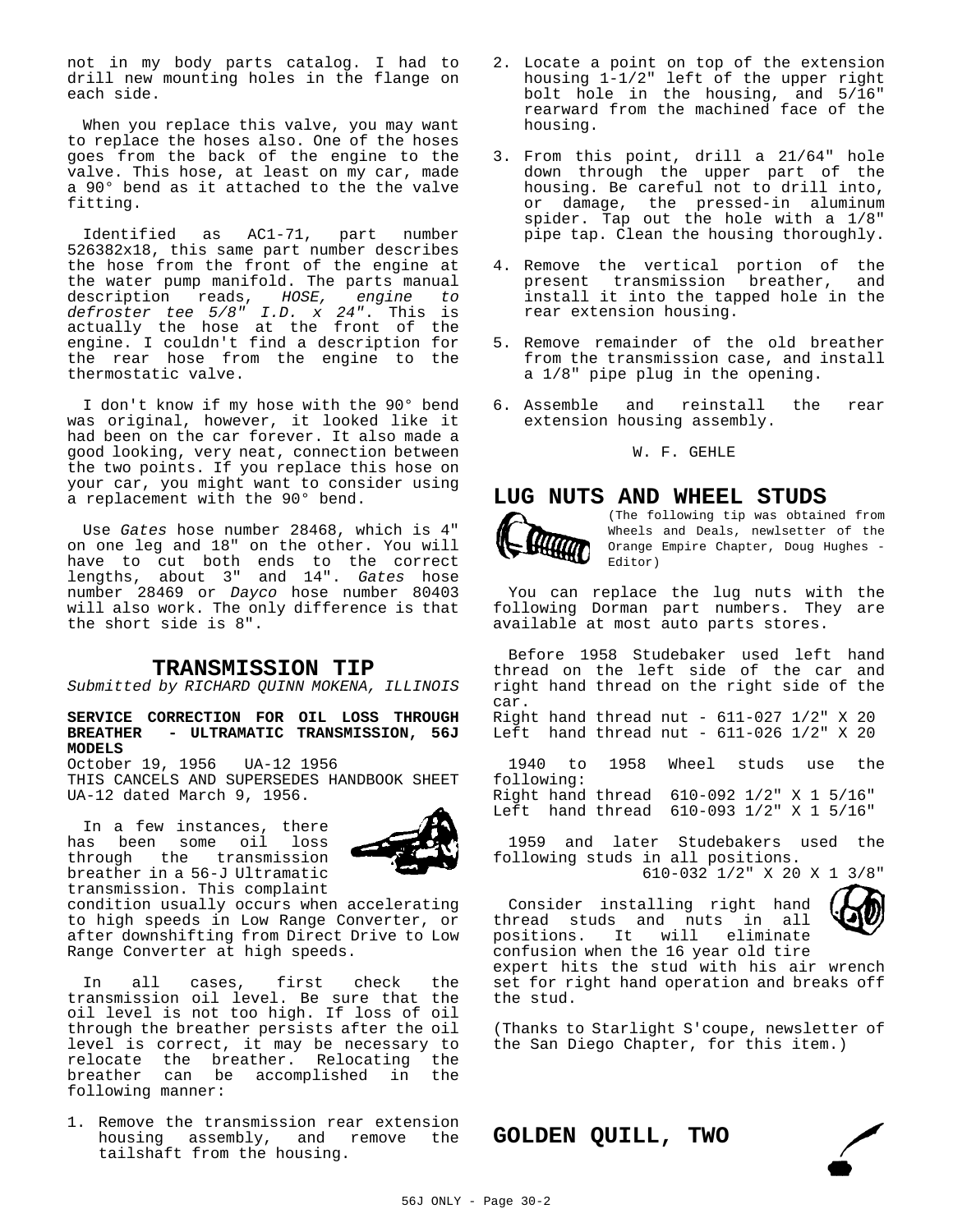#### *National publication issues award again to 56J ONLY*

The April 23, 1998 issue of *Old Cars* announced the *Golden Quill* award winners for 1997. Among the 122 winners out of several hundred submitted, *56J ONLY* was again selected in the National Publications in Black & White category.

This marks the second year in a row that we have been so honored. There were 32 winners in this category which included many fine newsletters. Some examples include those from *Avanti, Desoto, Dodge Brothers, Hudson, Tucker, and Oldsmobile* to name a few. We're in pretty good company.

Though awards are not a major concern for our club, I have to admit it felt good to see our name among the winners again.

Congratulations, both to those of you who helped by submitting items, and to those of you who had the good sense to read them.

## **KING PIN CORE CHARGE**

#### *New record may have been set for return of core charge*

In 1989, I purchased a set of rebuilt king pins from Ed Costell. Ed handles the king pin project for the *Western Lake Erie* chapter of the *Studebaker Drivers Club*. I paid a core charge of \$50.00 in addition to the cost of the king pins, because I didn't have a set to exchange. I didn't want to remove the ones on the car until I had a set to replace them.

Earlier this year, I finally got around to putting on the new king pins. I had retained my receipt for the core exchange charge all these years. In April, I sent the old king pins and the core charge receipt to Ed.

I made a few jokes about how nine years was pretty swift for me and that I didn't usually work so fast. Although I may have not acted so rapidly, I wanted my core charge refund immediately. I even made a comment about calling a lawyer and that I was standing by my mailbox waiting for my check. About 3 weeks later I received my check and the following from Ed:

*Please, oh please, don't call a lawyer, Frank! We'll pay up for the king pin cores.*

*Seriously, we get so few cores returned that I am thrilled when they do arrive. Although I don't recall any being returned nine years later, no policy of time limits has ever been set, so you can stop hanging around the mailbox.*

*On the subject of king pin condition, yes, your pins should have been changed to prolong the life of the torrington bearing - the one at the bottom of the king pins inside the spindle. Yours were very rusted and pitted.*

*P.S. Sorry, we won't be going to Austin (for the SDC Meet). You and Anita have fun, though, and keep recycling.*

Ed and I had a little bit of fun with the king pin adventure. That's what makes this hobby such a great one. Besides the fun part, I wanted to point out that perhaps you should check the king pins on your car. If you need to replace them, why not check out the rebuilt ones offered by Ed through the *Western Lake Erie Chapter*?

You can contact Ed at 5831 Balfour Road, Sylvania OH 43560, Tel 419-882-1147. Tell him Frank (the speedy nine year man) sent you, and make sure you check out his (new?) policy on core charge refunds.

#### **OLD CARS CALENDAR** *Photo quality dooms 56J*

About a year ago, *Old Cars Weekly News & Marketplace* requested color slides of cars to be considered for use in

their 1998 Calendar. I submitted a color slide of my car. When 1998 rolled around and I didn't hear anything, I assumed that my car didn't make it. I was correct, but there is more to the story.

On May  $2^{nd}$ , I received a calendar, my slide, and a nice letter from calendar editor, James T. Lenzke. A part of his letter follows:

*As you may know by now, your collector car was not chosen to appear in Old Cars' 1998 Collectors' Edition Calendar. Your beautiful '56 Studebaker Golden Hawk was among 159 vehicles submitted to us for calendar consideration. In fact, yours made the final cut and would have been used, except that when the slide was blown up (1,000 percent) to calendar size, its clarity began to break down and the photo dot pattern became too obvious. At this time, with so many outstanding cars to choose from, we have decided to carry over the best of those not used for the 1998 Calendar to be considered for use in the 1999 version.*

*We now know that the picture you sent will not work for us, but would like to know if you happen to have a larger transparency of the Hawk? If so, it might blow up better than the one you already submitted. Frank, we love the car and the shot with the fountain in the background and truly wish that we could use it. If you*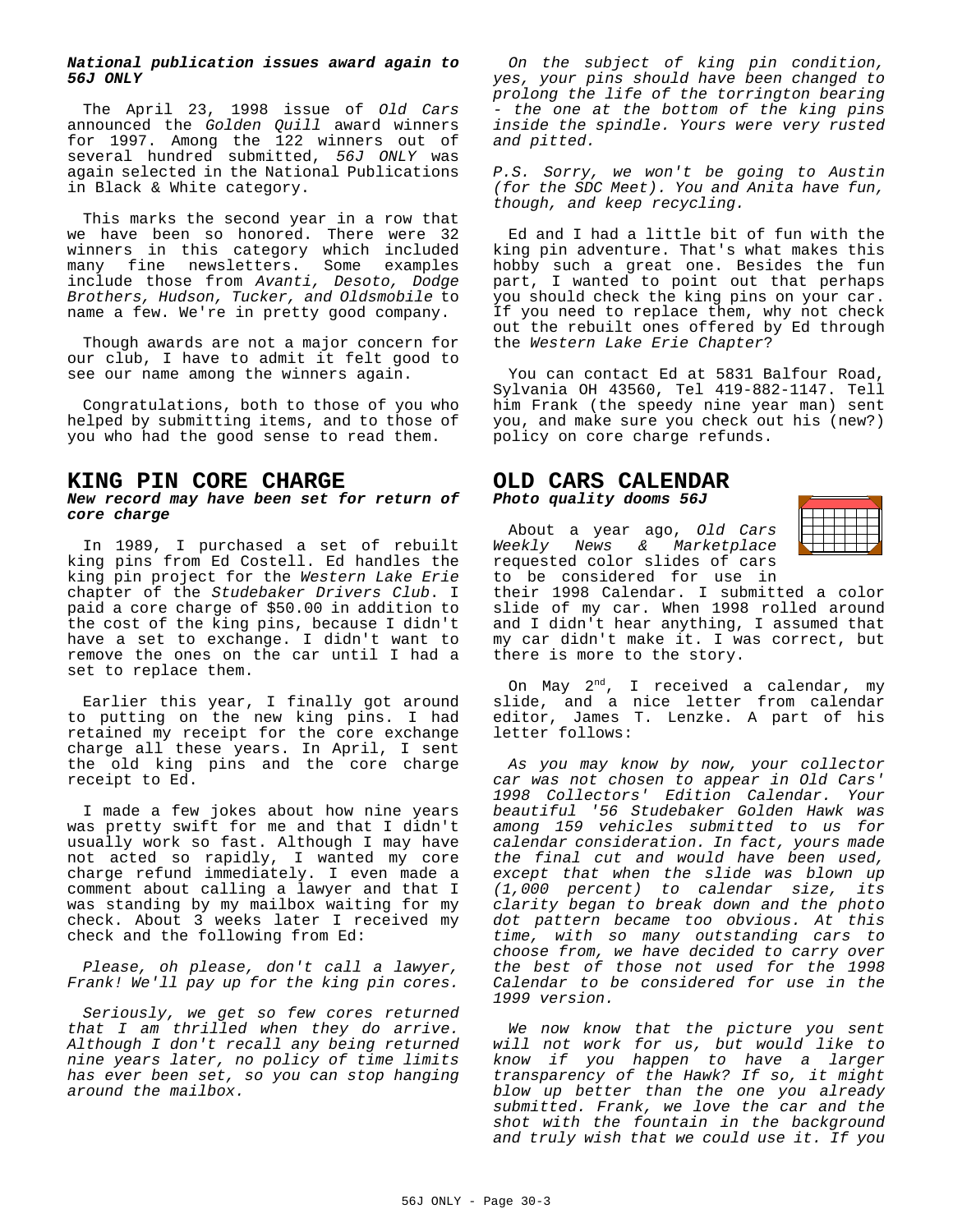*have another shot of it as mentioned above, please send it now.*

I submitted a larger transparency of the same photo. I'll let you know the results.

## **TOWER PAINT**

### *Spray cans in your car's color are available from Wisconsin company*

Custom spray paint cans of *Dupont* paint can be ordered in the color(s) of your car through *Tower Paint*. The price is \$12.95 for a 16 oz. spray can. If you order 6 or more, the price is \$9.95 each.

If they don't have your color, they will do a color match for \$12.95. Of course they didn't have Mocha or Doeskin, so I had to pay the premium. Those of you who need these colors can save on the extra cost now that they have the formula. The shading may be off slightly, as they tried to match the colors to their paint chip sets.

They will also make custom filled spray cans using your paint if you would like. I don't know what the cost is for this process.

I haven't tried the paint yet, so I can't report on the color match. I'll provide an update in a future issue.

For more information, contact *Tower Paint, 922 Oregon, P.O. Box 2345, Oshkosh WI 54903-2345, Tel. 920-235-6520.*

## **MOTOR MOUNTS**

#### *If there is enough interest, an El Paso, Texas company says it can produce them*

I have never dealt with this company so I have no idea of the quality of the product they produce. If anyone in the El Paso area would like to check them out, the address is *IFT/USA*, 1219 Kessler Dr. No. 16, and the phone number is 915-595-1277.

The price would probably be in the range of \$125.00 to \$200.00 per set of 2. If anyone is interested in purchasing motor mounts in this price range please drop me a note. If enough interest is shown, I'll pursue the venture and get some specifics.

#### **KEN BERRY COVERS TURNING WHEELS** *Member is also setting up our dinner at the SDC International meet*

*Studebaker Drivers Club* members had the chance to see Ken and Gail Berry's 1956 Golden Hawk on the front, and inside front, cover of *Turning Wheels*. Ken is arranging our second annual club dinner in Austin during the *SDC International Meet*. He

completed the restoration late last year and submits this, third person, account:

*Ken Berry is the proud owner of the 56 Golden Hawk that is on the front cover of the may issue of Turning Wheels.*

*He says that the car has won a trophy every time he has shown it and has won the "People's Choice" award every time except one. He lives in Round Rock which is just north of Austin, Texas where this year's SDC meet is being held.*

*He says that one of the best car meets in the state of Texas is there in Round Rock and they meet every Saturday night. On one particular Saturday, Ken drove his Golden Hawk to the meet and as he was parking the car and while a crowd was gathering around it, Ken says he got out and at that moment three young girls pulled up in another car with the windows down and began yelling "what a beautiful car" and asked what kind of car it was? One said that it was the most beautiful car she has ever seen. Now Ken's about 52 years old and looks as good as 32, so you can imagine how he was feeling with all the guys standing around when one of the girls asked him if he would give her a ride in his car. Ken says that sometimes your timing just isn't always perfect because his wife was standing there also in the crowd. But, one of the girls did say what a lucky man he was to have such a pretty car.*

*Our club dinner will be Tuesday, June 30 and we will meet at the Hyatt Regency Hotel lobby at 7:00. If you do run late, there will be information there exactly where the dinner will be.*



# **YEAR 2000, NO SWEAT**

*Controversial computer problem is no match for sophisticated 56SGHOR computer system* By Frank Ambrogio

For several years, I've been reading about the billions of dollars it is going to cost every major business, municipality and our Federal Government. All this fuss simply because the date on the calendar will change from 1999 to 2000.

The problem is mainly one of computer limits and the inability of those software developers to recognize those limits. In an effort to save device storage space, virtually all computer systems use a two digit code to indicate the year. Thus 1998 is shown as simply 98.

This is no problem for computer systems unless the date is used in computations. A person's age would be the result of subtracting his birthdate from the current date. Thus a person born in 1940 would turn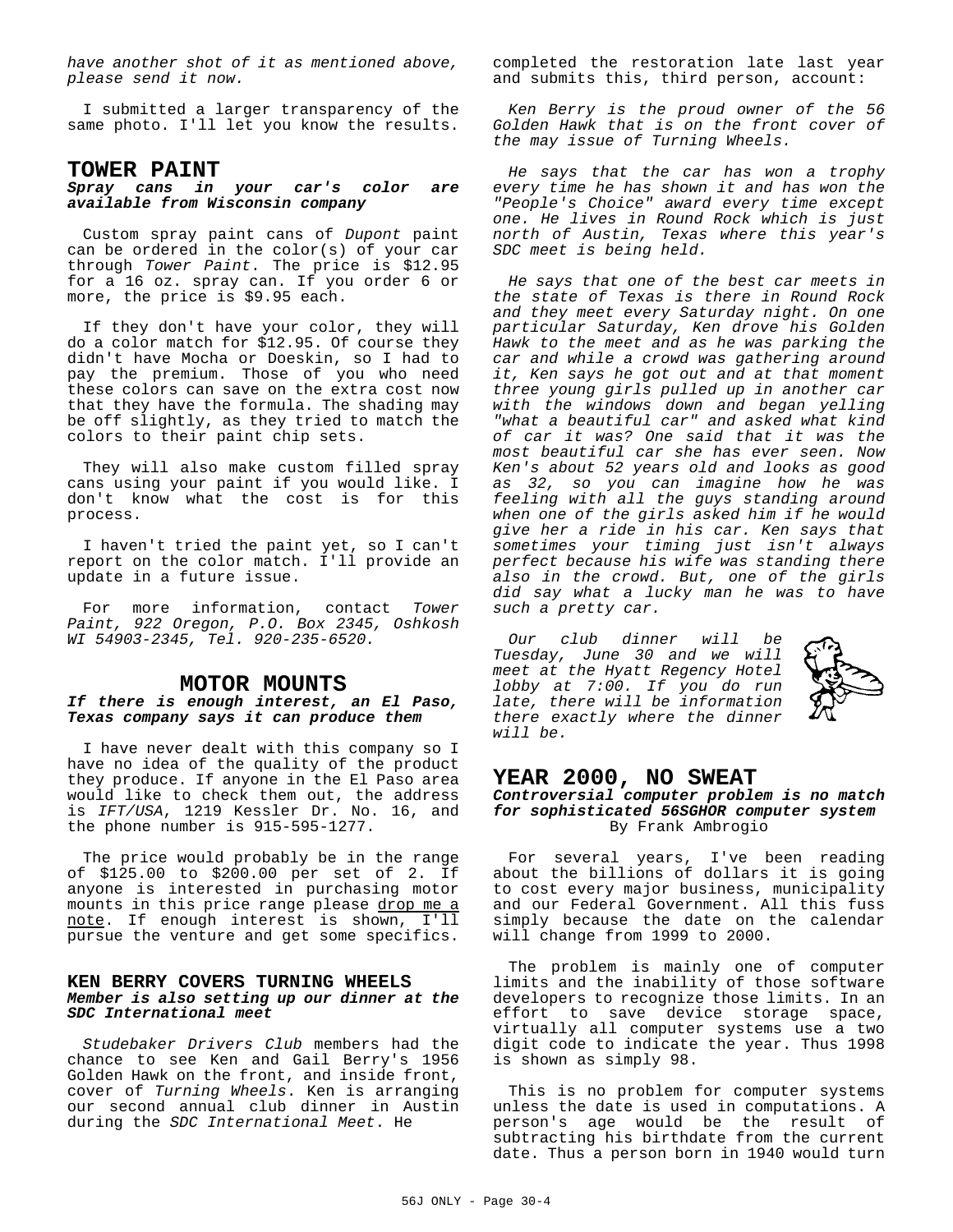58 sometime in 1998. This is determined by subtracting 1940 from 1998. In the computer format, the math would be to subtract 40 from 98 since the first two digits of the year (19) are not retained in the record.

When the year 2000 rolls around, instead of subtracting 1940 from 2000, the computer will try to subtract 40 from 00 with a result of minus 40. Imagine how this will affect your social security payment.

I learned of this problem in the 1960s when I was a computer programmer working for Uncle Sam. Since data processing was relatively new, most records in the files were only a few years old. I worked on computer systems which carried only one, the last, digit of the year in the record. Thus when  $1969$  gave way to 1970, we had our own *Year 2000* crisis. Everyone was generating little subroutines to, temporarily, handle the problem.

From that point, I programmed any new systems with a two digit year. I thought about using a four digit year because of what would happen in the year 2000. I decided that it wouldn't be a problem because I was going to retire in 1995.

However, when I established the *(tremendously complex)* computer system for the *1956 Studebaker Golden Hawk Owners Register (56SGHOR)*, I knew I'd be maintaining the membership records well into the next century. I used a four digit year in all the records. Thus we are on solid ground until such time as the year 9999 changes to 10000.

Rest assured, *I will make the adjustment long before that time*.

# **THE MAILBAG**

*Letters are always welcome. If you need help or can offer advice, share it with the membership. (Edited as required.)*



#### **PAUL T. CRUCE OAKLAND, CALIFORNIA** December 8, 1997

Driven by a love for fine writing papers, the quality of antique print and most of all, a love for Packard automobiles, I recently began a new business, The Packard Papers. I offer Packard-themed writing papers designed to look like similar items used in factory correspondence.

The letterheads are identical to the one used in this letter. Hold this paper up to the light to better reveal its feel and quality. The printing will be as you see both in this letterhead and on the

notepaper, that is, it will have that inimitable feel that only an authentic letterpress can provide. The press I am using is over 100 years old. Profits from this business will go toward restoring my 1955 Packard Four Hundred (5587-2951). As an eight year old boy, I thought the 1955 Packards were the most beautiful cars I had ever seen and vowed to own one "when I grew up." My car was built on 25th March, 1955 one week before my eighth birthday!

Enclosed is a sample. I also offer notecards with the Packard family crest gold-stamped on the cards and envelopes. I hope that you are pleased with the papers and look forward to receiving your order. I will process the order promptly. Paul T. Cruce, *The Packard Papers*, 288 Whitmore St. #211, Oakland CA 94611, Tel 510-655-7398.

#### **BILL LADROGA SARASOTA, FLORIDA** February 3, 1998

I got my copy of the *56J ONLY* Newsletter today. What a great story about Bob Palma and George Shirley. It's articles like this that bring so much pleasure to the Newsletter. We just don't read about dry technical "stuff" but get a chance to hear the human interest stories about the marque too.

Thought you'd like to know that I went to the Gulfport, FL, *AACA* meet in November and took a first place in class, and another first in "Car No Longer in Production." The second award was really a shocker and gave me the most satisfaction. There were some magnificent machines there, especially a beautiful 1954 Kaiser, a cute Rambler and several gorgeous Hudsons. The really big car show (over 800 cars) at Twin Lakes Park in Sarasota on January 25th was canceled because of all the rain we've had lately. Maybe next year?

I'm glad to report that I'm no longer having problems with my stoplight switch. In spite of being careful, it seems that I still over-tightened the Standard SLS-27 switch and slightly distorted it. All l did is back it out slightly and I regained contact. The swayed aluminum housings are quite delicate and should be tightened just enough to prevent leakage of brake fluid.

As your footnote to my last letter reported, I found a neighborhood garage for the Hawk. The elderly lady who is storing it says that it causes quite a sensation in the neighborhood. She leaves her garage open during the daytime and passers-by see it, ring her doorbell, and want to know what it is. (I think that she's secretly enjoying the attention!)

I still have a "glitch" with my Ultramatic. Thanks for the publication of the two repair contacts. The installation of heavy duty rear springs didn't do a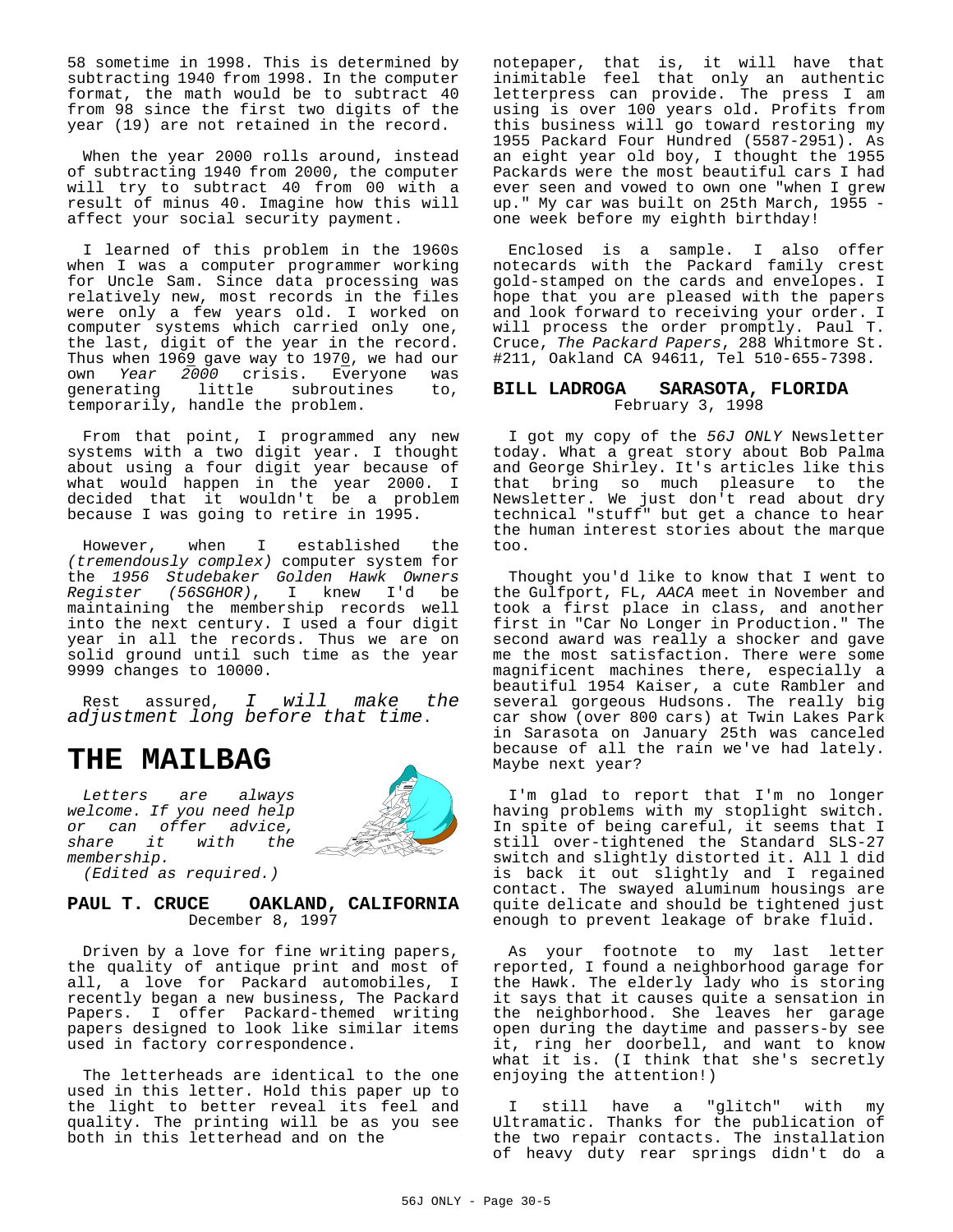thing for my transmission fluid "hiccup" after start-up and I still lose 4 to 5 ounces of fluid after the car sits for a long time.

I ran into a strange problem with the Hawk. I heard a rattling coming from the front of the engine that sounded like a bad water pump bearing. I had Doug Graybeal here in Sarasota change the water pump and we still heard the noise. We finally diagnosed it as a loose front pulley bolt! The pulley was rattling. Tightening the bolt made the noise go away. Something interesting came to light during the water pump change: the replacement pump I inherited with the car when I bought it was in a new old stock box, complete with Studebaker-Packard labels and marked \$18.00!. The N.O.S. pump, though, had a black Bakelite impeller. When we took the old pump out, which might have been the original, it had a cast iron impeller. Ever hear of this?

P.S. I was in touch with Dick Dobson about my Ultramatic problems. I'm going to see him in March. He lives in North Fort Meyers, not Naples.

#### **BRENT HAGEN PORTLAND, OREGON** February 18 & May 19, 1998

I am enclosing the small 1998 calendar for your collection which features your car.

Regarding Doug Jackman's request for information on part number 303662, rear window spring: At the *1993 International Studebaker Drivers Club Meet* in Portland, Bob Bourke had a forum on Sunday following the meet.

He gave out a lot of interesting background information. One thing he mentioned was that Studebaker engineers failed to incorporate a strong enough rear window spring in the 56J and other previous hardtops. I definately concur.

I put NOS springs in mine and I still have to "help" the rear windows to come completely up. I plan to upgrade my springs to stronger ones.

P.S. I asked Bob Bourke if he designed the "check mark" moldings on the 56J, he said "yes."

Congratulations on another *Golden Quill* award. I guess *Old Cars* enjoys reading *56J ONLY* as much as we do!

I've enclosed a copy of the *Special Interest Autos* article featuring Art Hettinger's 56J. Too bad the test comparison with the T-Bird and Corvette used specs from a pre-production car, which

appear to be lower than later test reports I've read.

I enjoyed reading your *1956 Studebaker Golden Hawk Authenticity Guide*. It will be very helpful for the many of us who do not have original cars. Also enclosed is a color picture of the Nash/Packard engine from an advertisement.

#### **ED MEANS LIBERAL, KANSAS** March 28, 1998

I thought I would write a few lines on the progress of my restoration. Almost finished. Just upholstery and some wiring left. Pictures enclosed.

When someone tells you to use "318 MOPAR lifters", beware! Only 1967 lifters will work. 1968 and up will hold valves open. I took the engine apart three times fefore I figured that out.

#### **RON JOHNSON ROCKFORD, ILLINOIS** April 12, 1998

Sorry about the delay in responding to your membership registration form. The car is in storage and I'm doing other stuff *(Note: Ron listed a ton of projects which he is working on and it was easy to see why some paperwork might get set aside)*.

I've recently parked the 56 and am driving the 61 Corvette, but someday the Pack will be back. Needs some attention but is still stunning at a glance.

It's hard to believe that the 64 GTO gets credit for being the 1st muscle car (big engine in a mid size car) and the 64 Ford Mustang as the 1st family sports car. The 53/56 coupe/hardtop/Hawks were around for 10 years before these machines. I've often wondered how many Hawks would have been sold if they said Chevrolet on the fender.

Anyhow, thanks for the back issues of *56J ONLY*. Maybe I'll get back into the swing again. Remember, "you can't judge a South Bender by the rust on the fender."

#### **JIMMIE FACKLAM LENEXA, KANSAS** May 15, 1998

I wanted to let you know I purchased another 1956 Golden Hawk in Tuscon, Arizona. It has been in Tuscon since its original purchase. The ID# is 6033152, body# 3740, Mocha/Doeskin, automatic, all original paint, etc.

It has the V8 insignias on both sides of front fenders, just in front of the Studebaker name. It has gold name insignia on trunk lid and a plate attached to the body number that says "P-Seats". It has power brakes and windshield washers.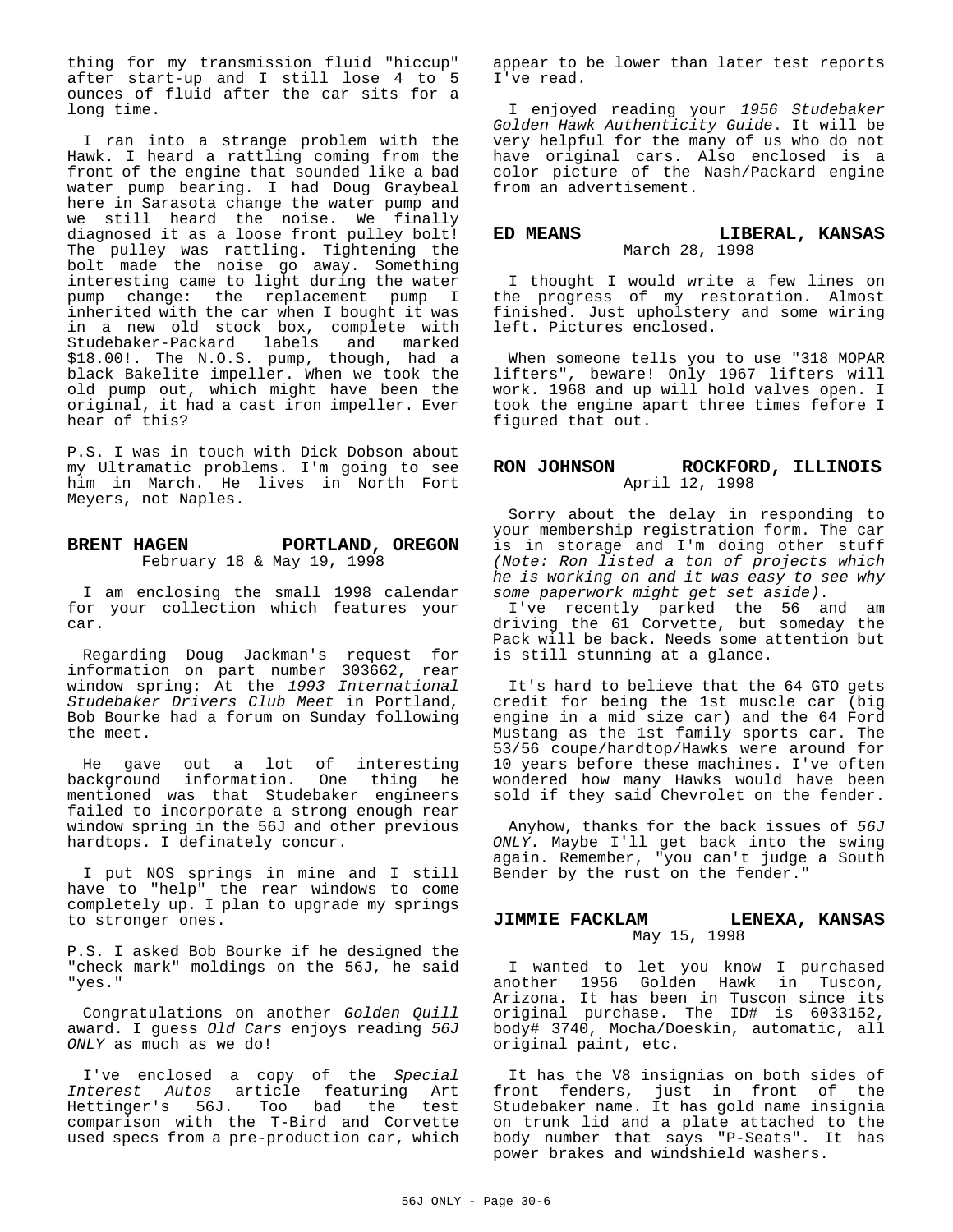The car has never had a tachometer in it. There is a face plate over the hole. I talked with the original owner and he confirmed there was never one on it. The chrome is perfect, just like new, no pits at all.

The only rust spot is on the rocker panel under the driver's door. It has 75,000 original miles and the engine runs good.

I also still have the Ceramic Green & White 1956 Golden Hawk, I bought in California last summer. It is ID# 6800100 and body# 84.

Another gentleman here in KC, has a 1956 Golden Hawk that you are unaware of. The ID# is 6030751. The car is original, Green & White, overdrive, and in excellent condition. It has power steering, power brakes, power windows, power seats, radio, back-up lights, and wire wheel caps (AC-2425). *(NOTE: This serial # was listed in the December, 1973 issue of Turning Wheels as being owned by current member Jim Maxey. The original production order indicates it was P5611 Midnight Black with Ultramatic.)*

I have also been trying to get the ID#s of 2 other 1956 Golden Hawks in Baldwin. I have not been able to reach the owner, but will keep trying. He has a lot of Hawks.

The ad you ran last issue, regarding the engine with 3 speed overdrive from Joe Moser is not a 1956 Golden Hawk engine. It is a Studebaker 259 V8 engine.

#### **JOE HALL 29 PALMS, CALIFORNIA** May 20, 1998

We've been enjoying 56J # 6032304 so much since we came home in January. Drove it to two *SDC* Meets (Los Angeles and Las Vegas) and about 5000 miles total. I then pulled the engine out to "remanufacture" it about a month ago. Thought I'd send a progress letter on my "To-Do" list on the car as well as provide a little info.

I should get the engine back from a shop in Riverside this coming week. Then it will take about a week to reassemble and install it. My goal is to drive it to the La Palma meet in L.A. on Memorial Day weekend. Here is some information for the members.

Engine parts interchange: Piston rings (chrome type is latest technology) are used in many modern V8s with 4" bore, i.e. GM 350 CID 1967-1986. Hydraulic lifters from Chrysler 273, 318, 340,360, 400, and 440 CID engines 1968-1992.

Engine parts availability: Basically there two types of sources, those who take advantage of the uninformed and those who deal in volume with good parts at good prices such as Terrill Machine in Texas

(254-893-2610), Chirco Automotive in Arizona (520-722-1984) and Steve's Studebaker in Napa CA (707-255-8945). Many of the former group buy large inventories from the latter, then mark up the price 100-300% and resell to victims. This should be against the law.

Packard front motor mounts (1955-56) can be modified into 56Js but not vice versa. This is easy to do prior to revulcanizing, but not so easy after, though still possible.

While the engine is out, it's probably a good time to replace the pitman arm shaft seal. Throw away the antiquated setup and use NAPA seal #48181 or any good quality seal measuring (MM) 30X44X9. 1960s Fort truck clutch pressure plate is an exact replacement. 1970-80s Chevy (Corvette) 11" clutch disk fits perfectly. Ford red engine paint is very close to original engine color and is available in good quality at reasonable prices.

Holley carburetor model # 4360, baby 4 barrel 450 CFM provides excellent performance economy and low speed throttle response that is superior to the Carter AFB and WCFB. Remove breather pipe and install a PCV valve to the carb for a much cleaner engine.

If you use a capacitive discharge ignition booster, small unit remotely locatable, it will take the current load off the points and they will last about 40,000 miles till the wear block wears out.

Your stock Packard fuel pump and water pump can be remanufactured at the local NAPA, (at least here in 29 Palms CA).

If you have a vibration at speed (i.e. 65- 80), before you balance the drive shaft or rebuild the front end, check for one or more bent wheels. One of mine on the 56J and two on my wife's 1963 GT Hawk were bent. Once replaced, end of vibration.

#526124 front coil springs are simply the best I've run on any Stude Hawk with V8, 56J included. New ones are available in Hemmings Motor News.

Rear shocks from Chevy S-10 pickup truck fit perfectly if you use the upper bushings from your old shocks. Your choice of brand and type are readily available everywhere, i.e. Autozone's "Duralast" brand part number 77371 is a good heavy duty gas charged version for less than \$20 each.

If you have a drafty back seat and smell carbon monoxide in the car at times, and you know your exhaust system is good, check the lower trunk seal, the section just above the bumper. Mine had about 1/16' to 1/8" gap about half way across and caused the above symptoms. It almost drove me nuts before I found the problem. I considered it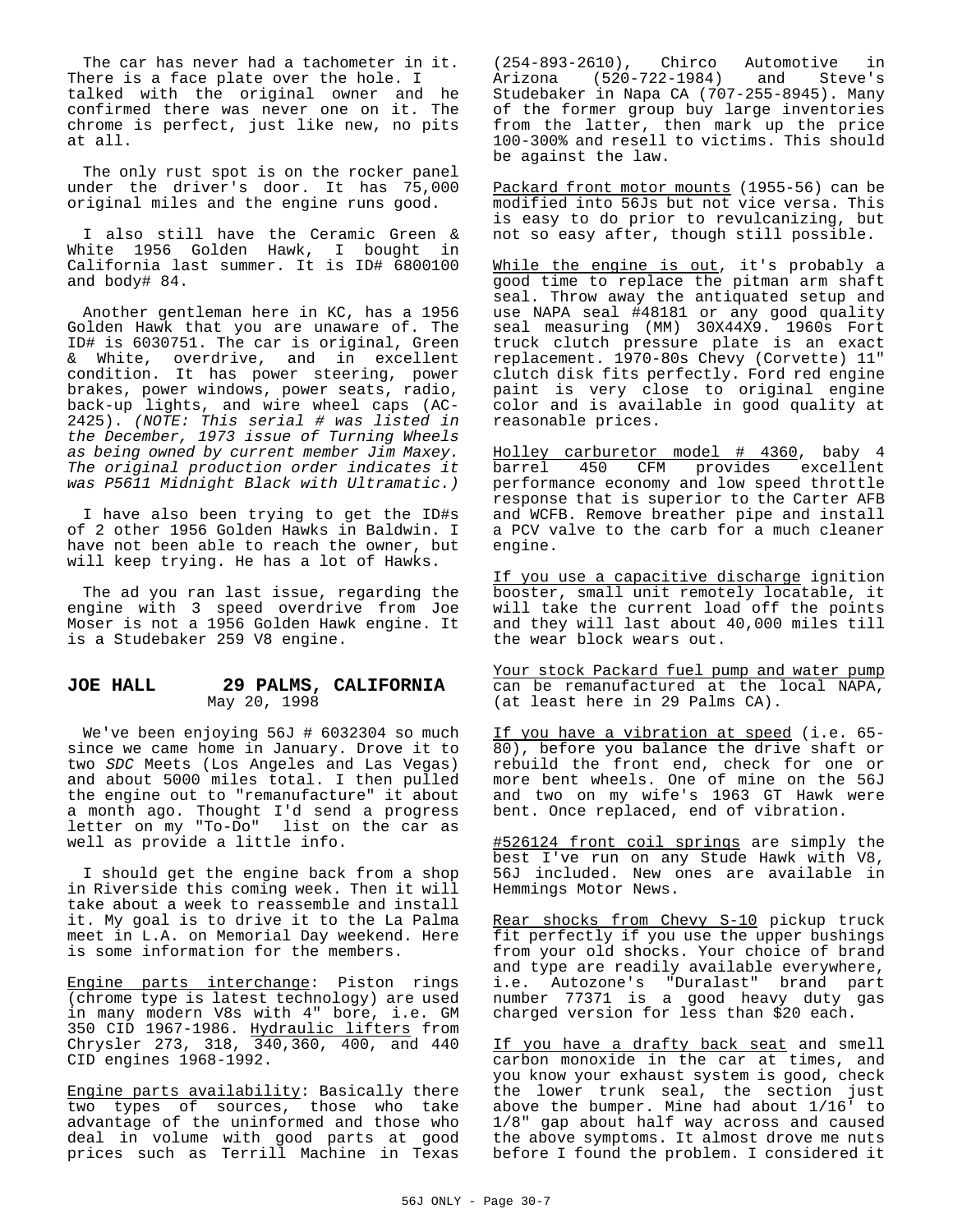top priority as it seemed dangerous and caused headaches.

If your headliner panels are sagging and the plastic bows are cracking, don't worry. Go to a junk yard and get the panels from a 1970-80s Dodge van. get the bows from the same vintage Jeep Cherokee. They are better than the original because they are 1" wide instead of 3/4" like the original which provides very little overlap on the panel edges. Cut both to fit, paint both with original spray paint and install. Simple as that! Note: the hole pattern and angle is identical but the holes themselves are just a wee bit smaller. Or, you can pay through the nose and wait a year or two for the real, reproduced, thing.

Order Dick Datson's Stude tech book advertised in *Turning Wheels*. It's money well spent. It is chock full of good ideas and interchange info, though sometimes inaccurate and/or outdated.

One more thought on the engine: check the vibration dampener, the vulcanizing sometimes lets loose and lets the heavy collar walk back off the hub where it will eat its way through your timing gear cover in no time. You'll hear it rattle a while first. If the rubber is still good, push or press the heavy collar back on and make two weld spots (drops) about 180° apart, as close to the collar as possible but not touching it. This fix has lasted about ten years on my car.

My next project is the air conditioner. I now have everything I need i.e. compressor, condenser, dryer and hoses from an early 80s Mazda RX7. An evaporator, under dash unit, from a late 50s Dodge truck, made by Fridgette, that looks like it belongs on the 56J and a compressor mount bracket from a 1980s Mitsubishi truck now modified to fit the Packard engine (with hood clearance).

I plan to charge it with R134A freon since it's working so good on my wife's GT Hawk.

#### **PAM & DOUG JACKMAN MUSCATINE, IOWA** May 20,1998

Greetings from the Heartland. As you know from our phone conversation last week, I've dragged another orphan home, and am enclosing the production order from Newman & Altman. I've also enclosed your questionnaire which I've completed as much as possible however, the car did not have the original engine and it had been repainted some 30 years ago, so I'm uncertain concerning the original color scheme.

I found the car in Buda, Illinois (making it a Budabaker?) and this one's really a rolling goat's nest. It's only redeeming

feature (besides, of course, being a 56J) is that many years ago someone equipped it with a '55 Caribbean engine with the two-four barrel carburetors. As you know, I've been looking for a set for some years now, and despaired of ever finding them,<br>and it was only by the strangest and it was only by the coincidences that I found this car.

I had caravaned to the April 30 South Bend swap meet with 56J Only members Don and Carol Brewer of East Moline, IL, and while having dinner with them the first night in South Bend mentioned that I was interested in the Caribbean intake system, for no reason other than I thought it was neat. Don mentioned that he had seen a rather decrepit 56J with the two-fours in tiny Buda, IL, but that some years had passed and he wasn't sure if it was still there. Well, on their way back home from South Bend the Brewers swung through Buda (its city limit signs are back-to-back) and were able to once again locate the car, and to make a long story short, it's now in my shop sitting next to our other 56J, whose restoration is almost complete (didn't I say that six months ago?).

I'm afraid this car is destined to be a parts car. Not only is the original engine gone, but the original 3-speed overdrive transmission and column shift linkage are gone also, having been replaced by a *Borg-Warner* T-10 4-speed transmission with floor shift. Even the dashboard has been modified for the inclusion of additional (!!) gauges - can you imagine that? Talk about gilding the lily.

At any rate, hope to have 6030398 back on the road this summer - it's been a long hiatus for the old girl. It's hard to believe that after 3-1/2 years of being totally absorbed in this car I've never even ridden in one. Maybe it's fitting that my first ride in a 56J will be in this car.

# **HERE WE GROW AGAIN**

Please update your rosters as we welcome the following members. **If you move, please remember me when you send out your change of address forms.**

- 264 Michael Schardt 4043 West 175th Place Torrence CA 90504
- 265 Kevin & Debi Carr 2441 Fifeshire<br>Winter Park FL 32792 407-740-6249 Winter Park FL 32792
- 266 Phillip Cobb 5947 I H 35 South<br>New Braunfels TX 78132 830-609-4114 New Braunfels TX 78132

**NOTICE:** In lieu of dues, and to help keep my records correct, registration forms will be mailed out periodically to members who haven't been heard from for several years. If you receive one, please complete and mail it at once or you will be dropped from the mailing list.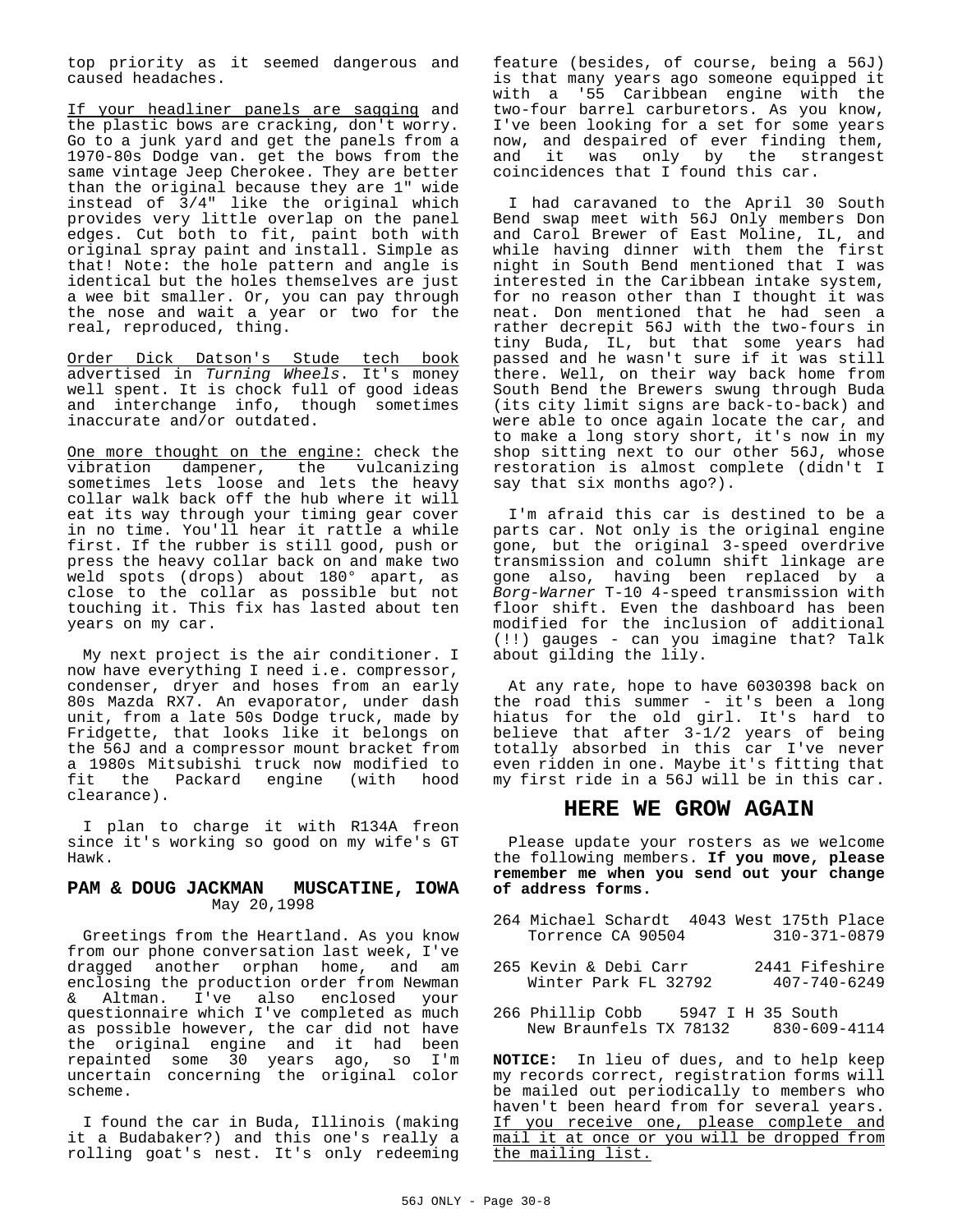# *56J ADVISORS GROUP*

*The following have offered to serve as points of contact if you need help with your car. Include a SASE when writing. I would also appreciate knowing the outcome of any discussions which I would then pass along in future issues.*



Gary Capwell, 1008 Alder N.E., Keizer, Oregon, 97303, 503-390-4588. General help.

Dick Dobson (member of *The Florida Packard Club)* North Ft. Myers, Florida, 941-731- 9164. Ultramatic advice.

Joseph Hall, P.O. Box 1127, 29 Palms CA 92277, 760-361-4009. Performance, power train, suspension, safety upgrades.

George Shirley, RR 2 Box 247, Dieterich, Illinois 62424 217-739-2452. Car hauling (local?), general repairs, other services.

# *WHEEL ESTATE FOR SALE*

Due to our infrequent printing schedule, many ads may be quite old. The only way I know if an item is bought or sold is if one of the parties reports the transaction.

**1956 Golden Hawk** all original, trans leaking. The car is presently in British Columbia, but still has a Washington title. \$3900 U.S. Bill Newell, Box 3326, Blaine, Wa. 360-371-3621, or 6156 120A St, Surrey, B.C. V3X 2A2, 604-572-7685.

**1956 Golden Hawk** 352 Packard, 3SP/OD, PW/PB/PS/, Power seat, running gear completely gone through, new radiator/water pump, so many new parts too numerous to list. All chrome present, only needs paint and upholstery. 12K invested, asking \$6500. John Turner, P.O. Box 658, Welches Oregon 97067, Tel: 503-622-3855.

**1956 Golden Hawk**, Jade Green/White, 352 engine, 3 speed/OD, Original interior (fair), wire caps, condition 3 Ron Johnson, 2625 Skokie Dr, Rockford Illinois 61108.

**PARTS**: 1956 trunk lid good condition \$300, original gasket set for 352 engine \$35, rear bumper \$20, total \$355 plus shipping and packaging. James McKnight, 11810 W. 65th St., Sapulpa Oklahoma 74066, 918-227-2539.

**NEW & USED** Studebaker & Packard parts. Mechanical, electrical, & trim. Large stock of Packard engine/transmission parts. Stephen Allen's Auto, 529 N. W. 58th Street, Gainesville Florida 32607, 352-472- 9369, For parts orders only 800-532-1236.

**THE** *PACKARD* **PAPERS**, for the *Packard* enthusiast, printed on antique letterpress, *Packard* Ivory paper with black printing.

The Packard Papers, 288 Whitmore St., #211, Oakland CA 94611, 510-655-7398.

# *WANTED*

I would like a 1956 Studebaker Golden Hawk in Doeskin/Mocha color, preferably totally restored. Jerry Barber, 810 Hudson Road, Greenville SC 29615. Call me during business hours at 888-292-0074 or during the evening and weekends at 888-288-7521.

Wanted: 1956 Golden Hawk, good condition with original engine and 3 speed overdrive transmission. Tom Aylward, 3722 Shady Lane, Sandusky Ohio 44870, 419-627-2904.

# **56J CLUB ITEMS**

*ALL PROCEEDS HELP MAINTAIN THE CLUB*

#### **MANUALS**

**1956 STUDEBAKER GOLDEN HAWK**  $\overset{\sim}{\leadsto}$  1956 **PARTS CATALOG (includes Update STUDEBAKER** 不安 **#1).** Taken from the 1953-58 Body  $\mathbf{C}$ Parts and the 1955-58 Chassis Parts Catalogs, Catalog contains **GOLDEN HAW** PARTS<br>CATALOG only 1956 Golden Hawk parts and illustrations. 320 pages of<br>specifications, illustrations, specifications, parts lists, alphabetic index, numeric index, plus separate lists for service bulletins, utility items, and accessory codes. The complete catalog is 3 hole punched and comes in a loose leaf folder<br>with a color cover insert \$25.00. with a color cover insert

**NEW UPDATE #1, 56GH PARTS CATALOG**, with corrections to errors as reported in prior<br>issues of 56J ONLY (16 pages). FREE. issues of 56J ONLY (16 pages).

**1956 STUDEBAKER GOLDEN HAWK AUTHENTICITY GUIDE.** Most of the peculiarities are documented in this guide with 30 photos and all decals shown. The guide is divided into sections covering the engine, exterior, interior, trunk, paint and accessories. \$15.00



**STUDEBAKE** 

GOLDEN HAW **WERS REGS** 

æ.

#### **STEERING WHEEL COVER**

Black on white background. Slides over the top of the 17"<br>steering wheel, washable. steering wheel, \$15.00.

**DECAL-APPLIQUE/TAGS/PATCH** AIR CLEANER/OIL BATH, yellow/black \$ 4.00.<br>GENERATOR FIELD TERMINAL TAG, red \$ 1.50. **GENERATOR FIELD TERMINAL TAG**, red \$ 1.50.<br>**TACHOMETER SENDING UNIT TAG**, red \$ 3.00. TACHOMETER SENDING UNIT TAG, red **PATCH** 4-1/2" x 2-1/2" Can be sewn or glued to a cap or shirt. Red on white background. \$3.50

#### **CLUB ROSTERS** (send SASE)

Prices include postage (SASE appreciated on small item orders).

#### *Make checks payable to Frank Ambrogio.*